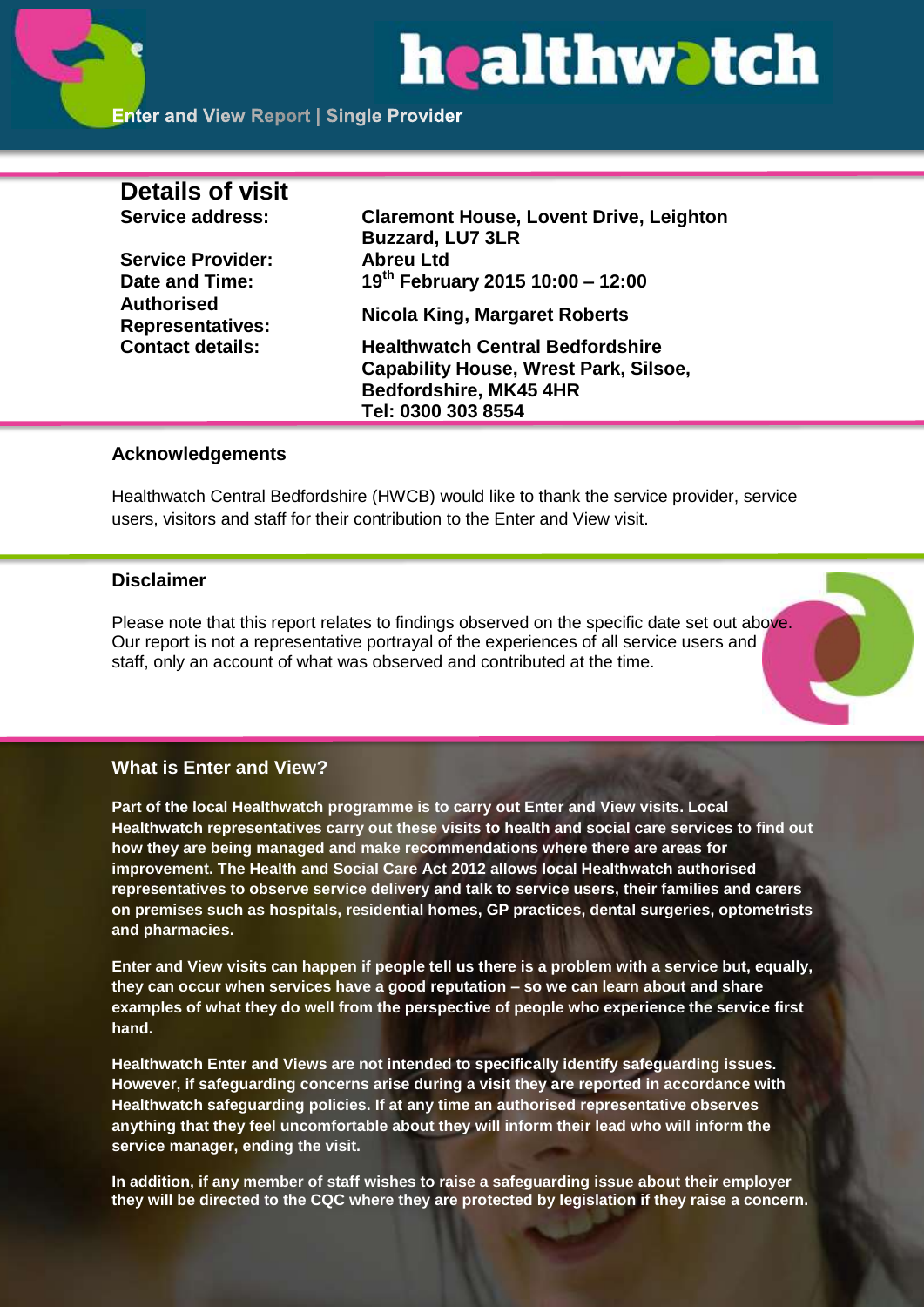# **Purpose of the visit**

- To engage with service users of care homes and understand how dignity is being respected in a care home environment;
- Identify examples of good working practice;
- Observe residents and relatives engaging with the staff and their surroundings;
- Consult with residents, relatives and staff about their experiences of the environment within the home and how care is delivered.

# **Strategic drivers**

- Care Quality Commission dignity and wellbeing strategy
- Care homes are a Local Healthwatch priority

# **Methodology**

#### **This was an announced Enter and View visit.**

HWCB representatives were met by the Duty Manager who confirmed that she had viewed Healthwatch Central Bedfordshire's website and also read HWCB information leaflets.

On entry to Claremont House foyer HWCB representatives were asked to sign in and advised of the visitor's policy clearly displayed on the wall. A table in the foyer displayed leaflets and information relating to various different services and organisations; there was also a noticeboard with resident and relative information about activities and meals.

Representatives were pleased to see the HWCB poster clearly displayed on the inside wall of the foyer and on the relatives / residents notice board.

The Duty Manager gave HWCB representatives a verbal introduction regarding the home, its history, the number of beds and residents, staff etc.

Authorised representatives approached residents at the care home to informally ask them about their experience of the home. Several family members and members of staff were also spoken to. Authorised representatives explained to everyone spoken to why they were there and took notes.

After speaking with the residents and staff, on leaving, Healthwatch Central Bedfordshire leaflets were given to the Manager for distribution and display in the home.



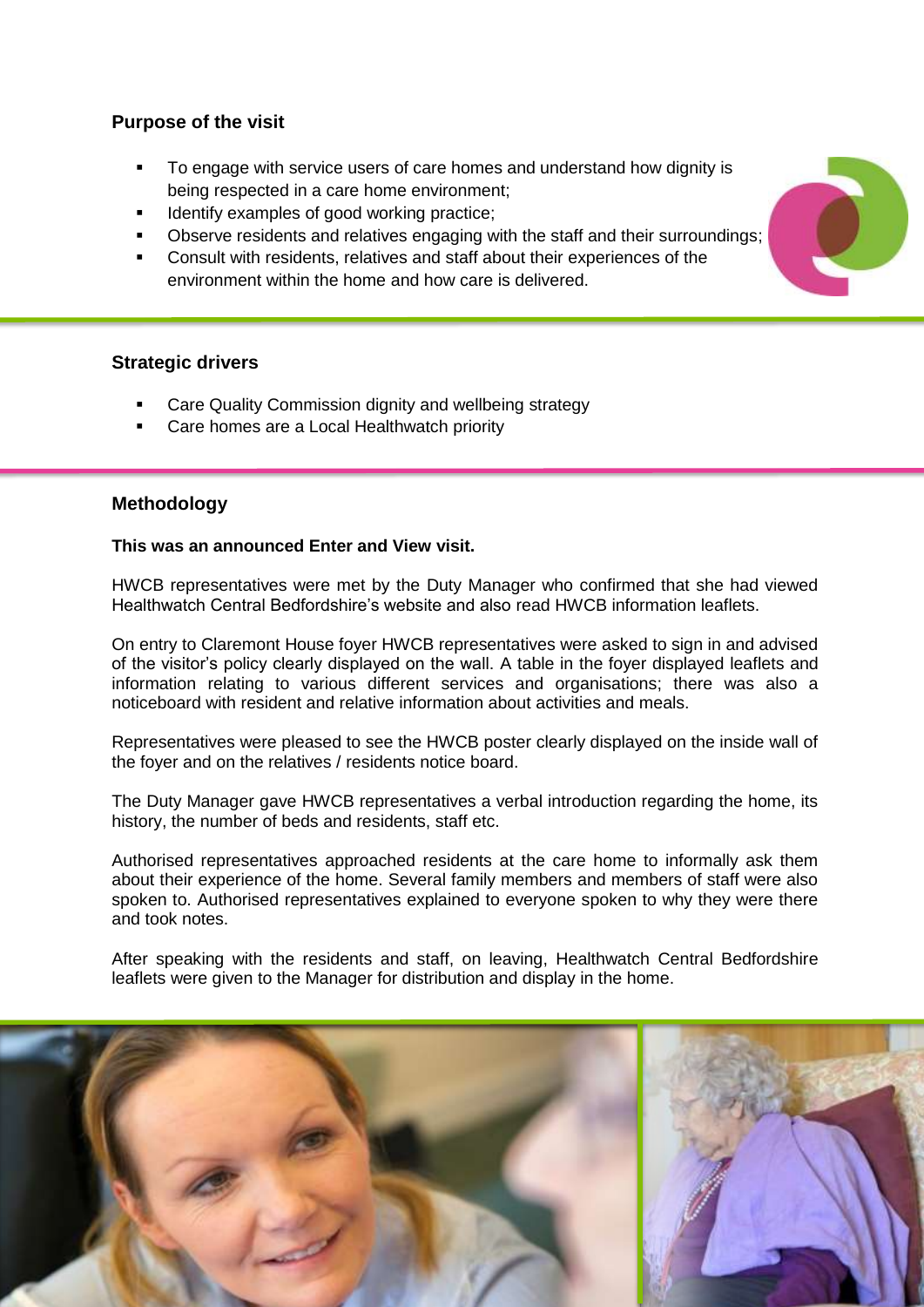# **Summary of findings**

At the time of the visit a good standard of care was observed by HWCB representatives.

- $\triangleright$  Residents looked tidy, clean and well cared for, representatives saw no evidence of dignity not being respected.
- $\triangleright$  Representatives saw evidence of staff interacting with residents positively and regularly, and checking on them frequently.
- $\triangleright$  Residents spoken to were generally happy with the meals, mealtimes were suitable for the residents and they were able to choose what they would like to eat. Residents were also able to choose where to take their meals.

The Duty Manager advised representatives that the current capacity of the home is as follows:

- 16 beds of which 11 are currently occupied;
- $\triangleright$  One resident was currently in hospital;
- $\triangleright$  Residents are mainly frail elderly; two dementia residents;
- $\triangleright$  All rooms are en suite;
- $\triangleright$  A total of 21 staff are employed all English speaking; agency staff are recruited as a last resort;
- $\triangleright$  There are two waking night staff;
- $\triangleright$  All staff are trained in administering medication to the residents;
- $\triangleright$  The home does not directly employ an activity co coordinator as all activities are arranged by the manager and staff;
- $\triangleright$  The home does not have a room specifically for relatives to use.

Residents spoken to stated they liked the staff at the home and added that they were very friendly and helpful.

# **Results of Visit**

#### **Environment**

On entry representatives were aware of a fresh clean smell in and around the home. The building spans two levels; the ground floor hosts the lounge with dining area, kitchen, staff room and the manager's office and the first floor contains resident's bedrooms along the corridor. Although the corridors were fairly small there was good access through the corridors for wheelchairs and walking frames and each of the corridors accessed bedrooms.

All the bedrooms are a good size and nicely decorated. The residents are encouraged to bring in their own furniture or ornaments.

The main lounge area is quite large with a TV and dining area. The lounge is used for activities, arranged weekly.

There were clear fire instructions and procedures displayed on the walls including first aid information.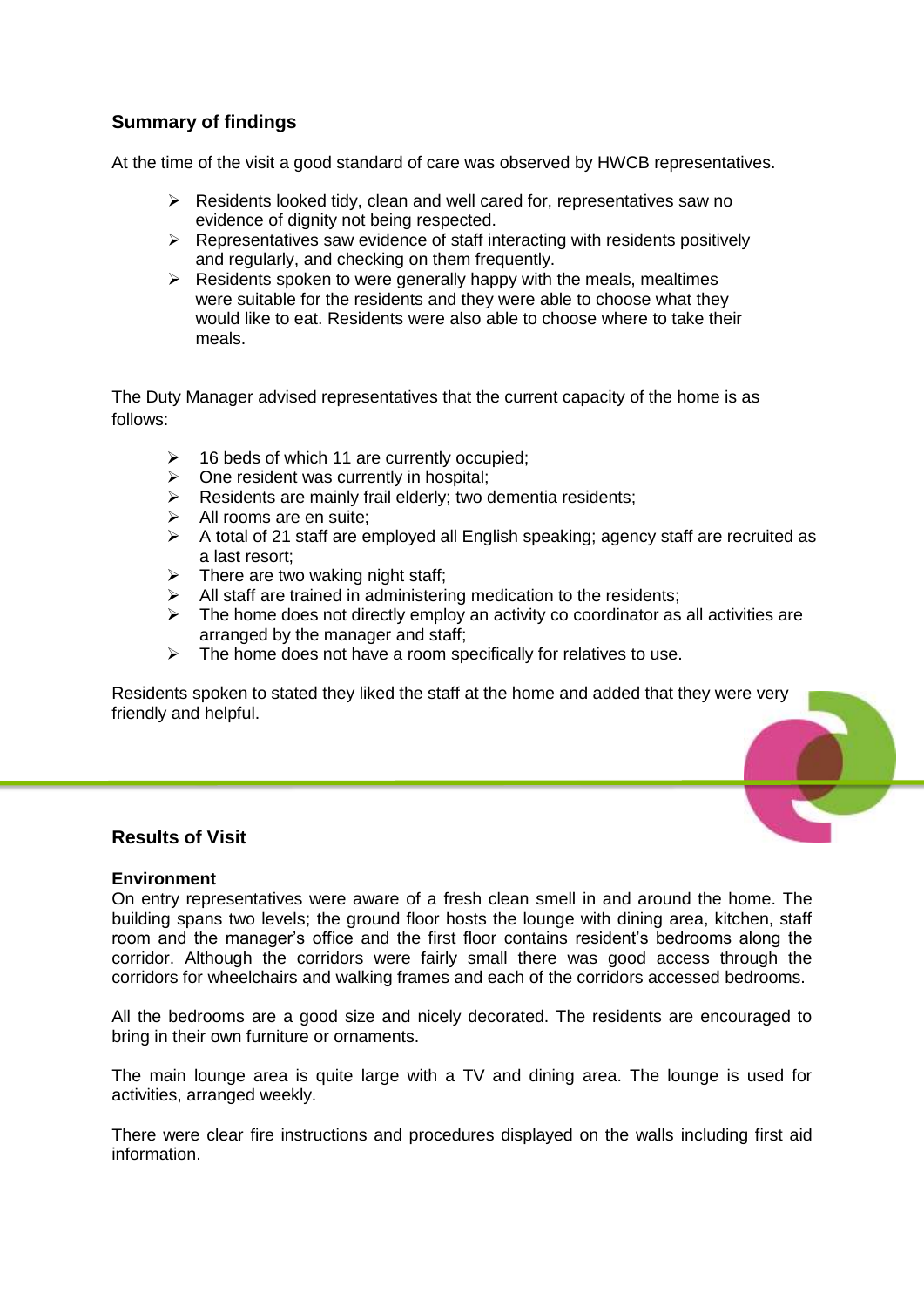#### **Promotion of Privacy, Dignity and Respect**

Each resident has their own room and are able to lock their doors from the inside should they wish to do so.

Bedding is changed daily and HWCB representatives observed a good standard of cleanliness around the home.

All residents receive an induction pack on admission to the home which they keep in their rooms. Residents Care Plans are kept in the main office and are accessible by staff, residents and relatives on request.

Representatives were advised that the home offers the following visiting services:

- Hairdresser weekly on a Tuesday morning
- Chiropodist monthly
- **Mobile Dentist on request**
- Optician annually
- **•** Doctors Surgery aligned to local GP service
- $\blacksquare$  Church service once a month

There is Wi-Fi access for residents if they would like to use it and access to a telephone if requested.

#### **Promotion of Independence**

HWCB representatives were advised by the duty manager that all residents are offered the opportunity to be involved in social activities organised by the home. The home does not directly employ an activities coordinator as activities are jointly organised by the Manger and staff members, who ask the residents for their ideas about activities. Steff advised that there can be disinterest from residents in taking part.

Alcohol is available at the home and kept in a cabinet in the dining area. Residents are able to have a drink although they are encouraged to avoid it if it conflicts with any current medication.

Residents and relatives are generally not able to make hot or cold drinks without supervision however staff will make drinks as and when requested.

#### **Interaction between Residents and Staff**

HWCB representatives received good feedback with regard to staff rapport with residents and observed positive interaction. The residents spoken to offered praise for the staff and the amount of care they provide for the residents.

#### **Residents**

HWCB representatives asked residents about the most important aspects of the home and the most common theme was that staff were kind and friendly. Residents also commented on taking part in the activities and enjoyed being able to choose whether to take part without any undue pressure. All residents spoken to agree the meals were nutritious and very nice.

#### **Food**

Historically, the home did attempt to provide a set menu, however as the home is small and the residents have different likes and dislikes; it was more practical for the residents to choose what they would like to eat at meal times. The chef now personally visits the residents each morning to ascertain what each resident would like to eat.

Daily menus are also provided and displayed on the noticeboard and dining area with photos/pictures. All dietary requirements are catered for e.g. diabetic and/or religious needs.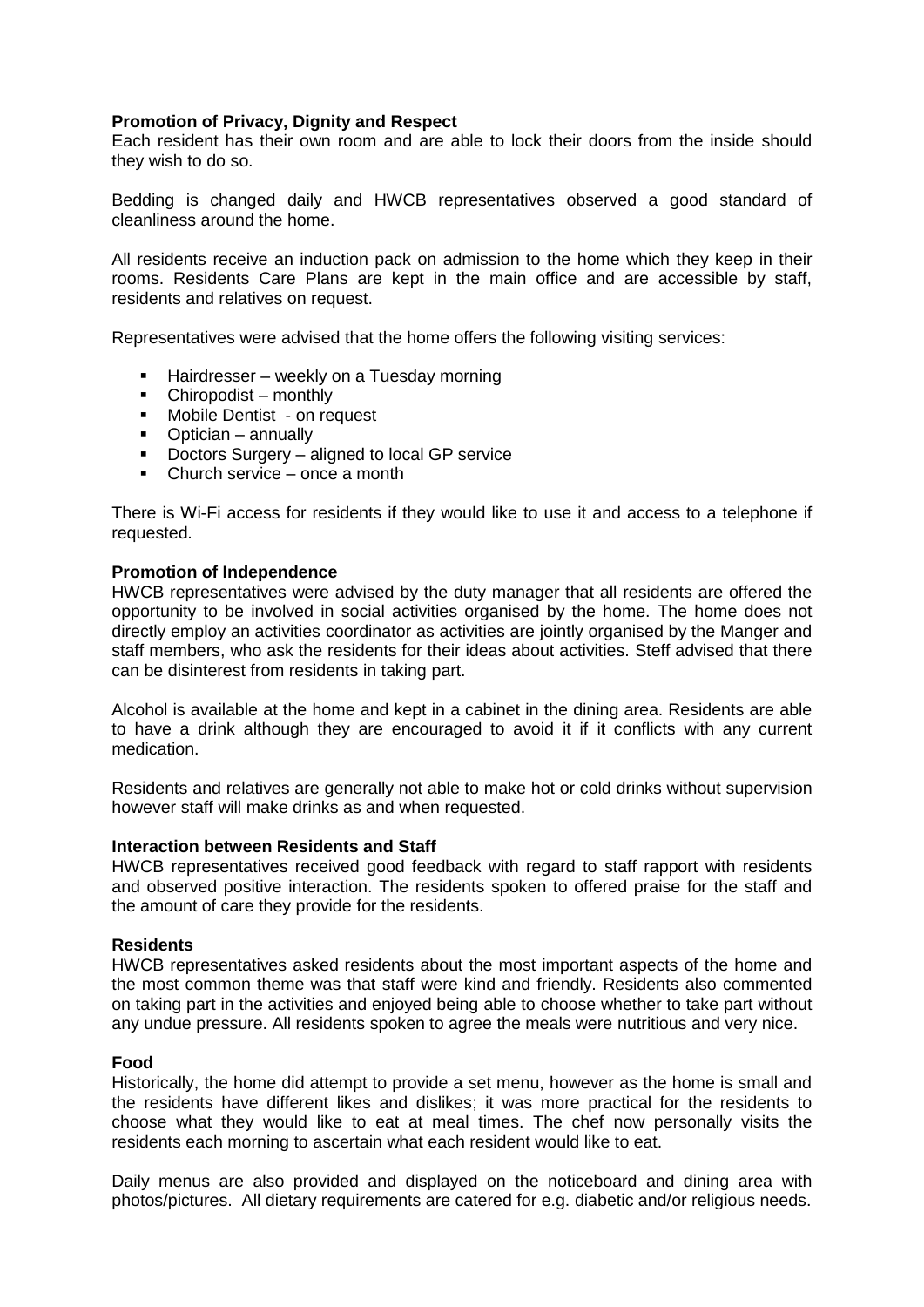Residents are able to enjoy toast or a full cooked breakfast up until 10am. Lunch is served between 1 – 2pm with dinner served from 4.30pm. Although the home does operate set meals times, residents are able to rise when they wish and also have their meals served in their rooms or the dining area.

Care home staff have access to the kitchen 24 hours a day and if residents are hungry or would like a hot or cold drink this will be catered for. If a resident's food requests are not available then the manager will endeavour to make sure the items are purchased as soon as possible.

#### **Recreational activities/Social Inclusion/Pastoral needs**

The duty manager and staff are responsible for activities at the home and the residents are encouraged to give their opinion of the type of activities they would like to do.

Activities currently available include weekly chair based exercises, a mobile library, arts and crafts and a visiting lady who plays the flute. Residents also play board games and puzzles. HWBC representatives were informed that the majority of residents take part in the activities although some do not. A garden area is available for residents to use however HWCB representatives were also advised that many of the residents do not choose to utilise the garden area.

#### **Involvement in Key Decisions**

HWCB representatives were advised by the Duty Manager that the home does not hold resident / relative meetings; this had been attempted in the past however they were very poorly attended. The Manager prefers to operate an open door policy for anyone who would like to discuss individual issues or concerns.

Residents are also able to take part in a one to one chat each month with staff and the duty manager to again, raise any issues, and/or check choices of food and activity ideas.

Each resident's Care Plan is kept in the manager's office and can be accessed by staff and relatives on request. The Care Plans contains DNR information at the front of the folder. Residents are allocated keyworker staff members who regularly update information in the Care Plan on a monthly basis.

#### **Concerns/Complaints Procedure**

Residents, staff and relatives are encouraged to talk about queries and concerns with the interim manager. Any complaints or concerns can be put in writing or discussed as requested.

HWCB representatives were informed that the duty nurses no longer carry out home phlebotomy which has caused significant problems, for example, in arranging to take residents to the surgery. Blood tests are now conducted at the doctor's surgery and the Duty Manager feels this is a cause of concern for some of the more frail residents regarding travelling / disorientation. HWCB representatives were also advised that District Nurses are no longer taking on cases which mean longer periods of time between visits for some residents.

# **Staff**

All staff seen and spoken to during the visit were friendly and helpful. HWCB representatives observed staff interacting with residents, using their first names and clearly knew them well. At the time of the visit the chef was observed asking residents what meal they would like for lunch.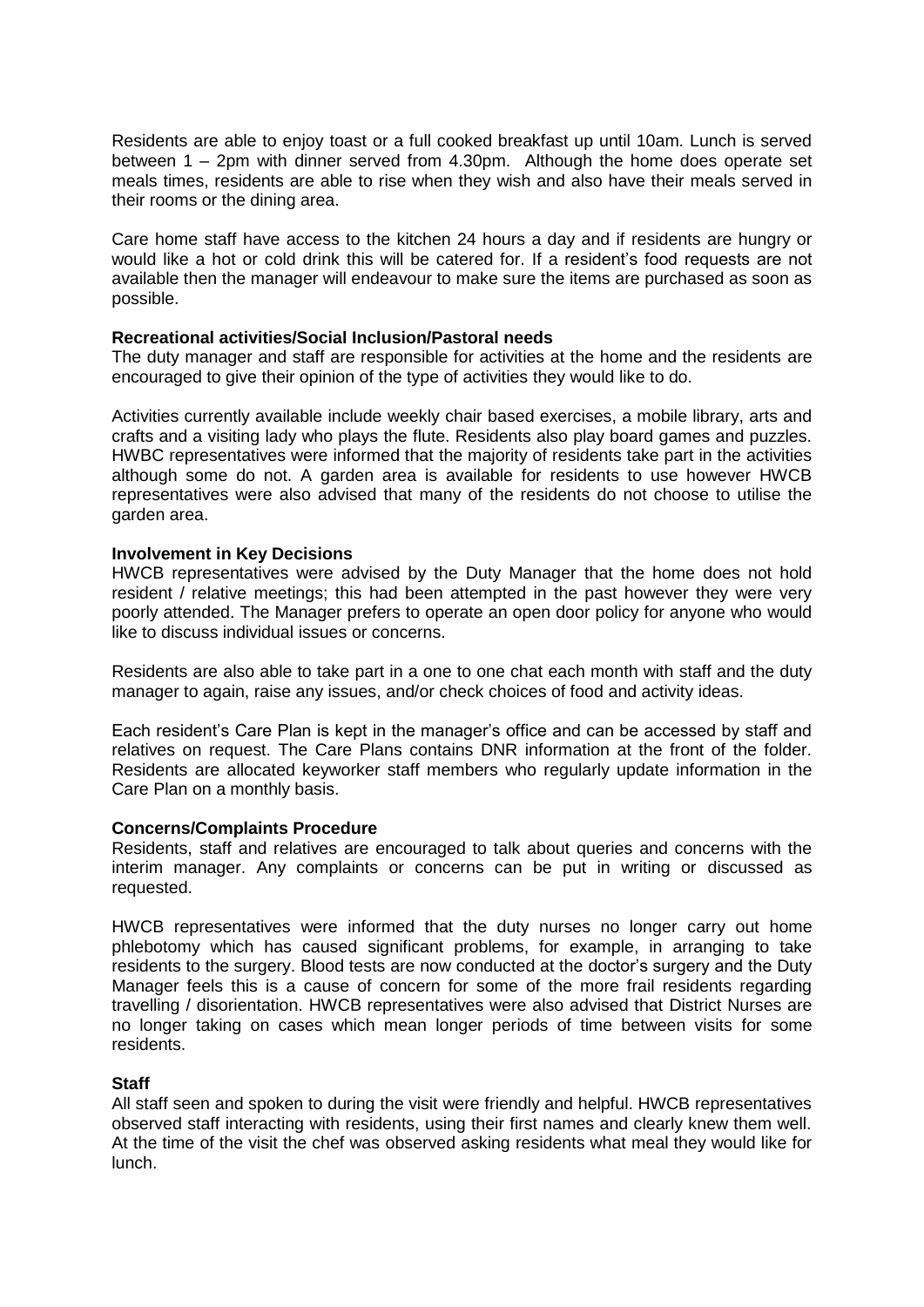HWCB representatives were informed by staff spoken with that they have access to regular training provided e.g. Safeguarding, SOVA, and NVQ Level 3 Care and moving and handling. Monthly staff meetings are held which all staff attends even if they are off duty. Meeting dates were clearly displayed on the staffroom noticeboard.

The duty manager informed HWBC representatives that the home had a low staff turnover and staff spoken to confirmed that there was a family atmosphere at the home and they liked working at Claremont.

The Duty Manager informed HWBC representatives that she undertakes regular spot checks, when off duty, to check that quality of care is maintained to an excellent standard i.e. during the night.

#### **Visitors and Relatives**

HWCB representatives were informed that relatives are able to visit at any time although staff discourages visits at meal times and through the night, unless a resident is receiving palliative care. Children and pets are welcome in the home with supervision.

#### **Additional Findings**

- Activities are funded by the care home;
- A CCTV security system operates outside of the home;
- Good security was observed at the home with an alarmed, buzzer entry system.

# **Recommendations**

This report highlights the good practice that was observed and reflects the resident's and relative's satisfaction with the care and support provided.

- HWCB recommend that the Manager of Claremont Care Home give consideration to issuing staff with name badges to wear at all times, for additional security and to help residents, family members and visitors to easily identify staff;
- It is also recommended that the garden at Claremont House is cleared of the hoarded items that appear to have built up in the garden area. By doing so this may also encourage more residents to use the garden area.
- HWCB recommend that this report is shared with residents of Claremont House and their family members with encouragement to contribute any additional comments or concerns, about the report or care in the home, to Healthwatch Central Bedfordshire direct on 0300 303 8554 or via email to [info@healthwatch-centralbedfordshire.org.uk](mailto:info@healthwatch-centralbedfordshire.org.uk)